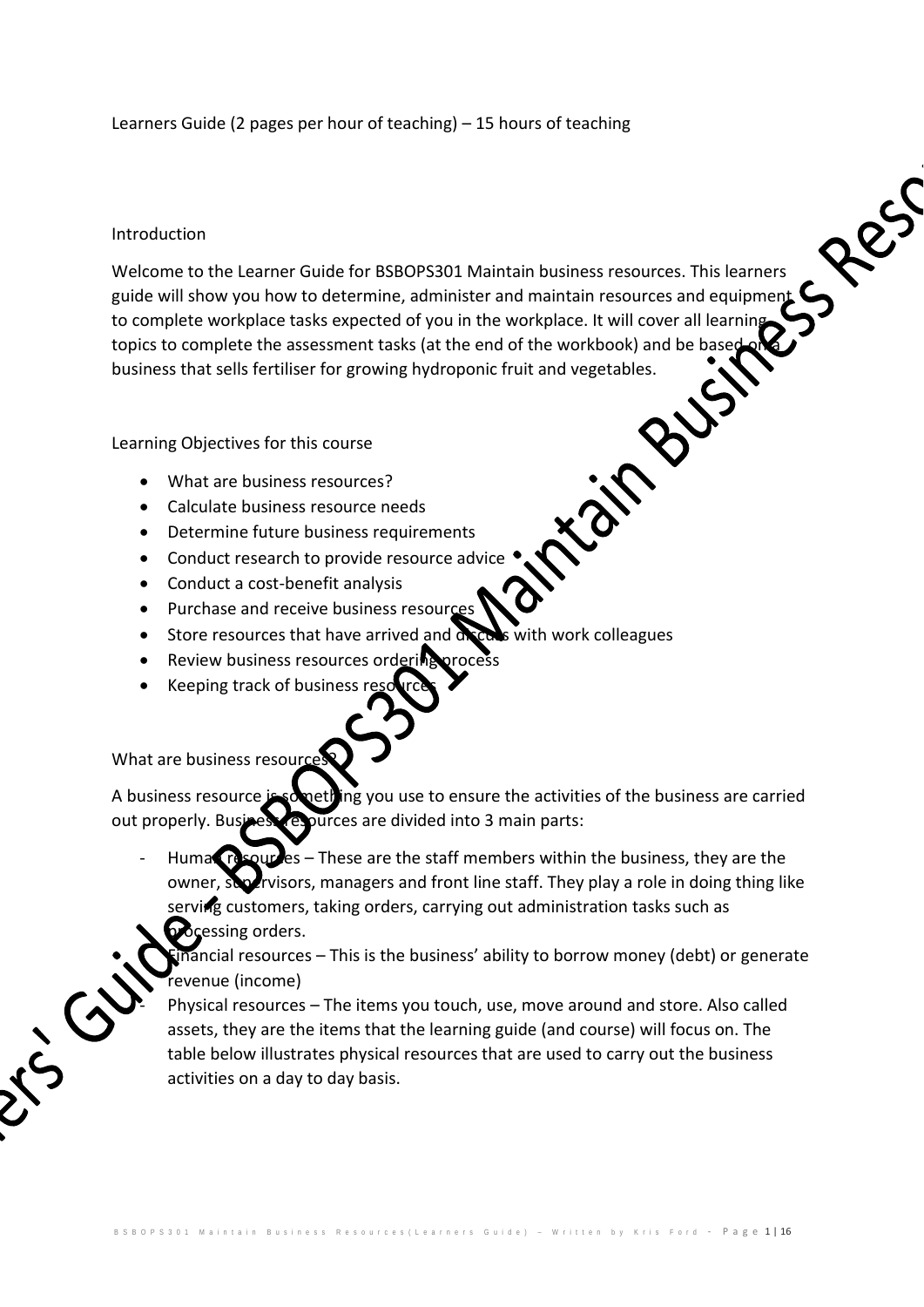managers of the business to allocate business resources to various departments and people. A budget may need to be reviewed for the following reasons;

- Rise in prices of business resources to be acquired
- Changes in shipping costs
- $\bullet$  End of month/quarter/year
- Change of business strategy
- New products/service introduced

| A budget may need to be reviewed for the following reasons;                                                                                                                                  |                   |          |                    |  |
|----------------------------------------------------------------------------------------------------------------------------------------------------------------------------------------------|-------------------|----------|--------------------|--|
| Rise in prices of business resources to be acquired<br>Changes in shipping costs<br>End of month/quarter/year<br>$\bullet$<br>Change of business strategy<br>New products/service introduced |                   |          |                    |  |
| Video to watch >> Cost Estimation and Budgeting Introduction >> Source:<br>https://www.youtube.com/watch?v=LBZextjgU3U<br>Purchasing Budget Example (For April 2022)                         |                   |          |                    |  |
| <b>Products (Business Resource)</b>                                                                                                                                                          | Price per item    | How many | <b>Total price</b> |  |
| Fertiliser - Calcium Nitrate                                                                                                                                                                 | \$30 for 25kg     |          | \$90               |  |
| Fertiliser – Potassium Sulphate                                                                                                                                                              | \$43 for 20kg     |          | \$86               |  |
| Fertiliser - Magnesium Sulphate                                                                                                                                                              | $$27$ for $25$ kg |          | \$135              |  |
| Plastic packaging                                                                                                                                                                            | 20m for \$87      |          | \$87               |  |
| Paper                                                                                                                                                                                        | \$12 (1000 sheets |          | \$48               |  |

Activity 1

Look at the purchasing budget provided shows. How often does the budget need to be reviewed?

What staff members are to be involved in reviewing the budget?

What happens if you go we budget? For example, Calcium Nitrate has risen 25% from \$30 to \$37.50?

Plans

What is a plan?

is a course of action that the business will take in reaching its goals. There are ness plans (an overall plan for how the business will succeed in the future) and operational plans (how the business will carry out its everyday tasks). When setting goals in such a plan, the SMART acronym is normally used. These make the goals clear and detailed so everyone understands what is required.

S – Specific

M – Measurable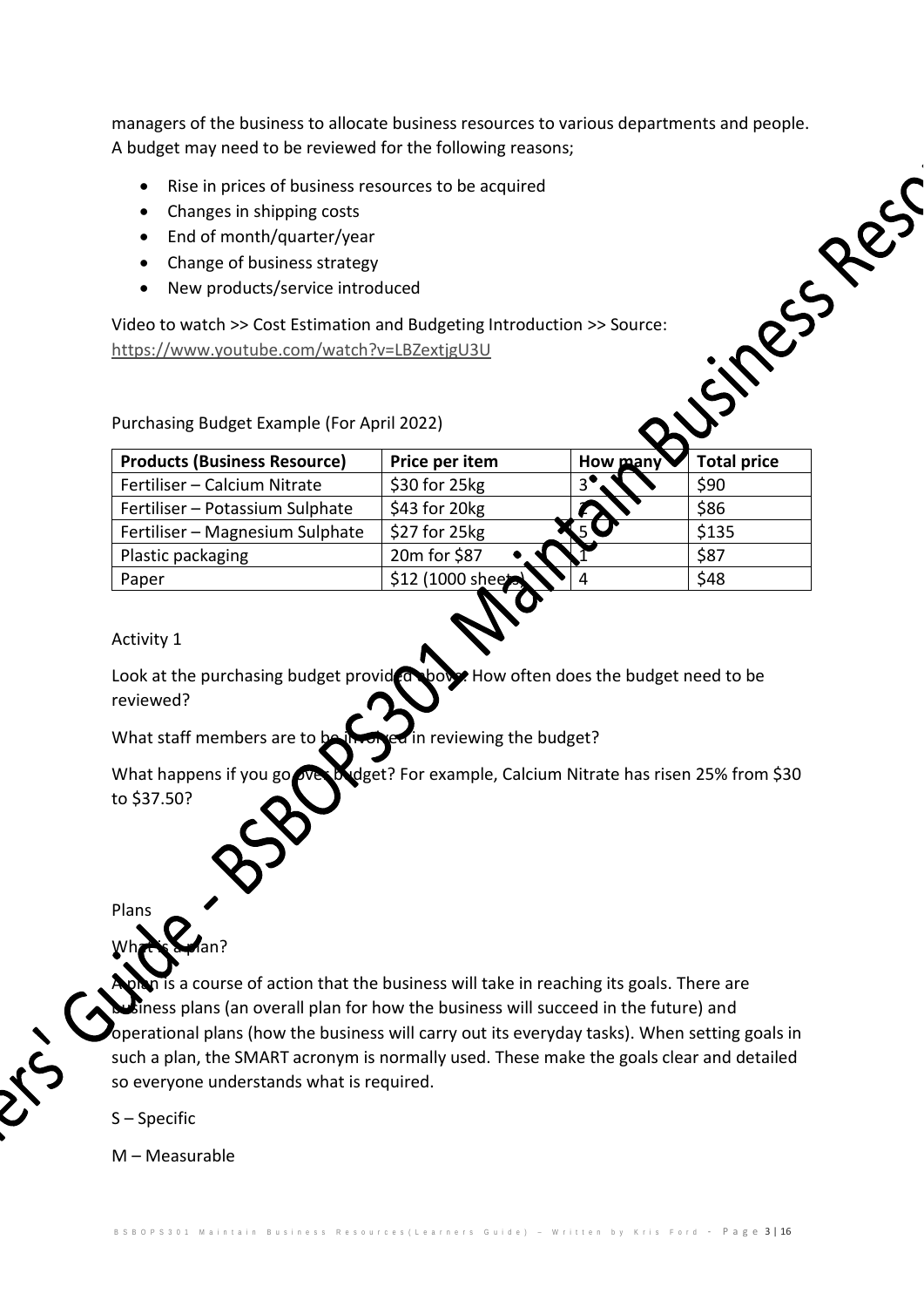An estimate is a prediction or projection of an amount based on yours and other work<br>colleagues' experience based on the internal and external business environment. Have a<br>look <u>here</u> on a detailed explanation of what the colleagues' experience based on the internal and external business environment. Have a look here on a detailed explanation of what the internal and external business environments are. Source: https://www.youtube.com/watch?v=B6KCK7xoVBQ

Internal business environment factors can include;

- Amount of staff in the business and their skillset
- Prices paid for business resources from suppliers
- Previous budgets used
- Amount of stock left
- Breakdowns in equipment
- Supplier issues
- Staff sickness

External business environment factors can include;

- Weather
- Competitors product offerings
- Competitors prices
- Season
- Supplier prices
- Supplier lead times
- Economic conditions
- Supplier terms and conditions of payment

Use this information to complete Step 2 of your assessment tool.

Activity 4: You and o fill in the table from Activity 2 with five new rows. Please complete the following: Example in *italics.*

- $\ell$  much is used every month
- nternal and External environment considerations.
- Usage over the next 3 months
- Estimated cost per month

 $\bigodot$ 

|             | Resource 1 | Resource 2 | Resource 3 |
|-------------|------------|------------|------------|
| Description |            |            |            |
| Cost        |            |            |            |
| How much is | 120 kg     |            |            |
| used every  |            |            |            |
| month?      |            |            |            |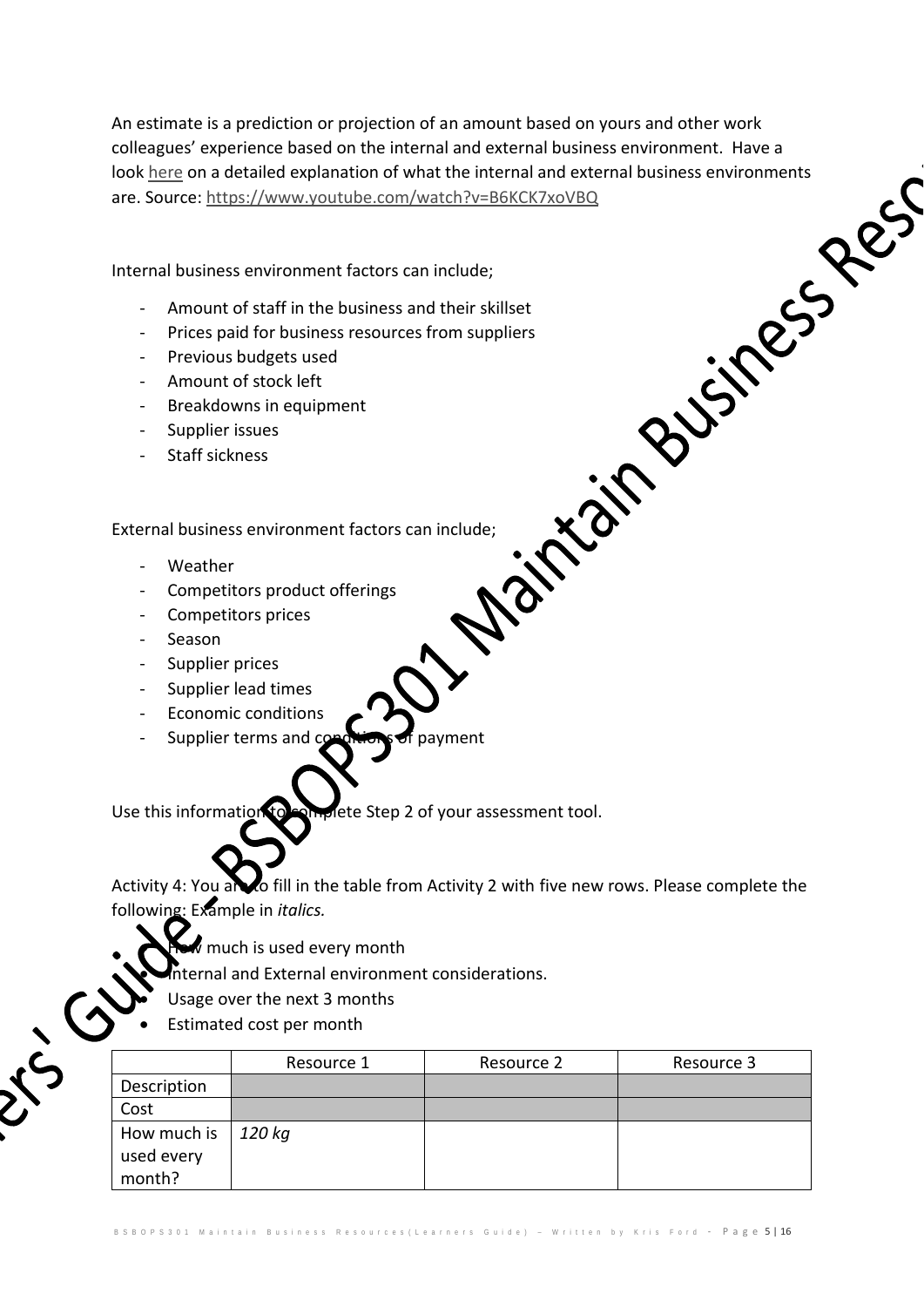Activity 5: Watch this video on the <u>7 Cs of communication</u> and then read the following<br>
Purchasing Procedure found <u>here</u> (https://www.erawa.com.au/cproot/20981/2/Final-Plan-<br>
Attachment-8.10-Purchasing-Procedure-Public-. Purchasing Procedure found here (https://www.erawa.com.au/cproot/20981/2/Final-Plan-Attachment-8.10-Purchasing-Procedure-Public-.pdf) Comment on what procedures you would use for the following;

- preparing purchase orders
- purchasing computer hardware
- approving vendors

Finding suppliers for business resources

Read this article by Business Queensland on how to choose suppliers for your business resources. Source: https://www.business.qld.gov.au/startingbusiness/planning/suppliers/finding-suppliers/choosing

Activity 6: For your three identified business resources you are to provide details on who the suppliers are.

Fill in the template below to illustrate who you contacted and spoke/emailed and what details the supplier gave you. This tell are will be used on your assessment tool (Step 4).

**Business Resource Name:** 

Supplier Details:

**Business name** 

Address:

Phone bumber:

(if available):

ness resources supplied:

Price of resource and quantity supplied:

Shipping cost to business:

Payment terms and conditions:

Review by others on business resource chosen:

Comments by supplier during phone call: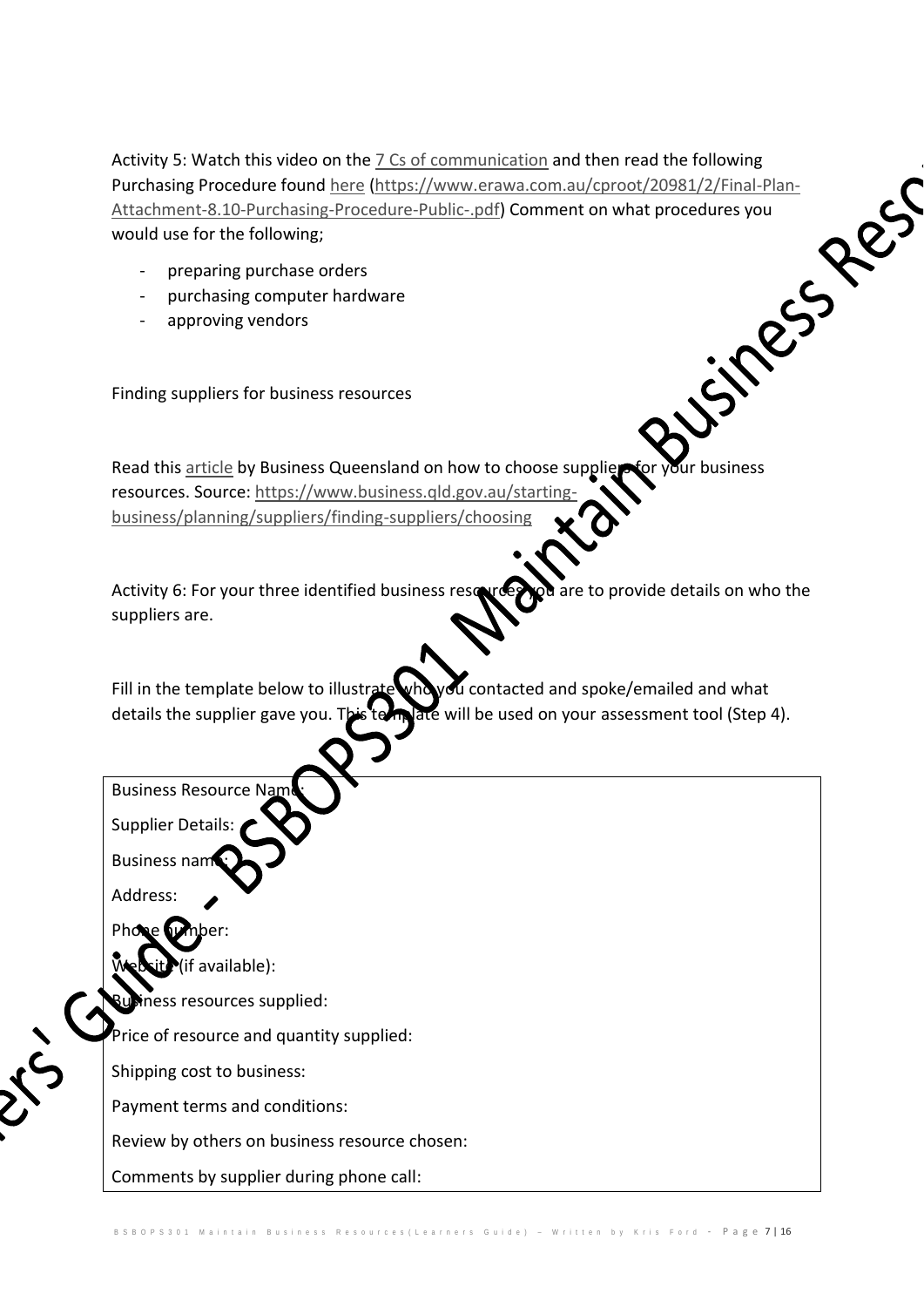## Benefits

- Staff reduction
- Better throughput
- Meets management goals and objectives
- Response time
- Productivity improvement
- Feedback from others
- Supplier terms and conditions
- Resource availability (possible shortages)

When you have finished this refer to Step 5 of your assessment tool. Fill in the table as seen below and add any rows that you considered and used from the activity (Activity 7).

|                                                  | '                 |                   |                   |  |  |  |
|--------------------------------------------------|-------------------|-------------------|-------------------|--|--|--|
| <b>Business Resource</b><br>chosen (Insert here) | <b>Supplier 1</b> | <b>Supplier 2</b> | <b>Supplier 3</b> |  |  |  |
|                                                  | Cost              |                   |                   |  |  |  |
| <b>Price of resource</b>                         |                   |                   |                   |  |  |  |
| <b>Quantity obtained</b>                         |                   |                   |                   |  |  |  |
| <b>Supply costs</b>                              |                   |                   |                   |  |  |  |
| <b>Operating costs</b>                           |                   |                   |                   |  |  |  |
| <b>Training costs</b>                            |                   |                   |                   |  |  |  |
| <b>Additional cost #1</b>                        |                   |                   |                   |  |  |  |
| <b>Additional cost #2</b>                        |                   |                   |                   |  |  |  |
| <b>Additional cost #3</b>                        |                   |                   |                   |  |  |  |
| 3.55                                             |                   | <b>Benefit</b>    |                   |  |  |  |
| <b>Feedback from</b><br>others                   |                   |                   |                   |  |  |  |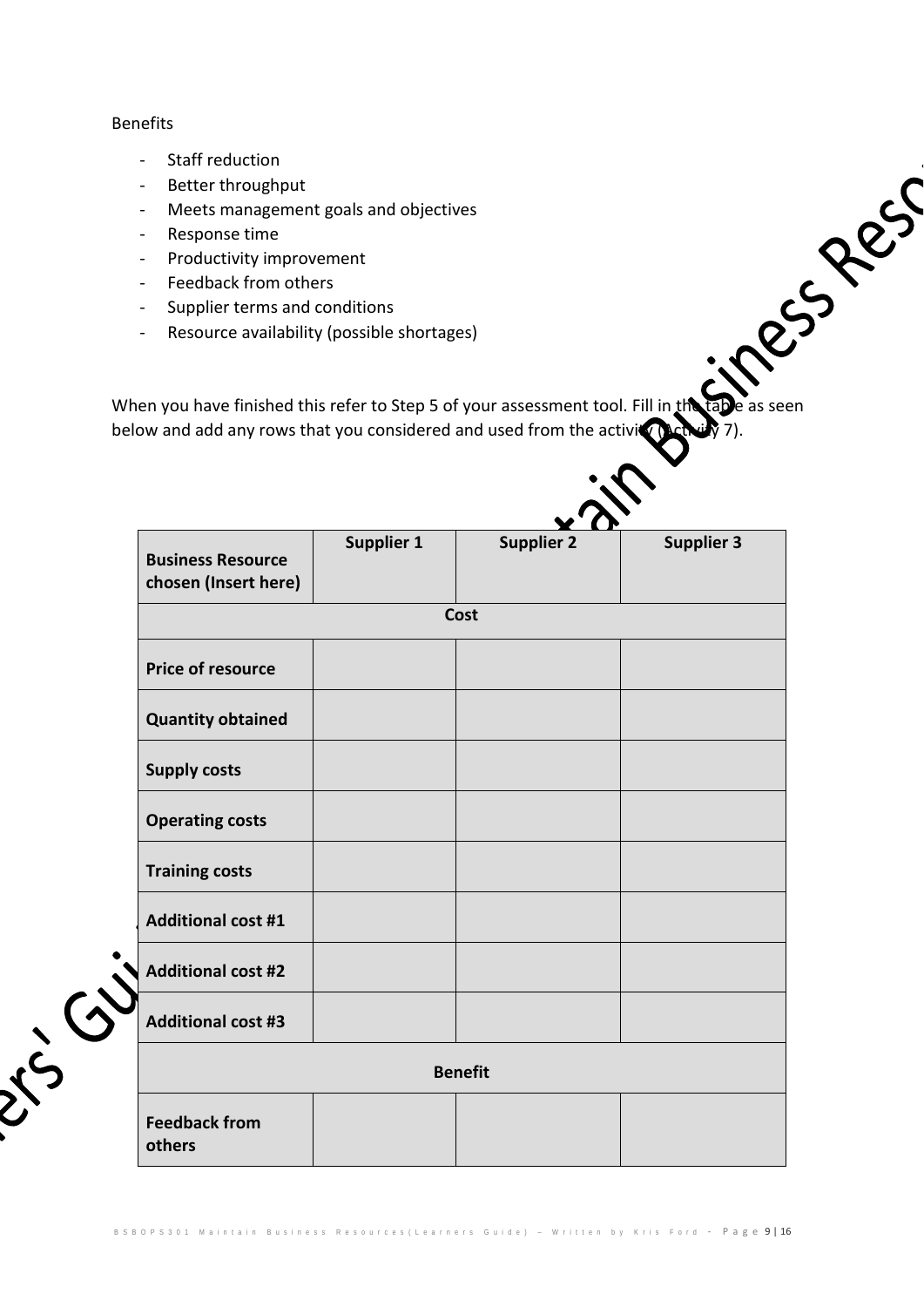- Delivery times
- Terms of payment
- Product training

Activity 8: Write an e-mail or telephone script

Activity 8: Write an e-mail or telephone script<br>You are to contact several suppliers and choose three that you are going to use for your business resource acquisition. You are to write an e-mail or telephone script that the following information;

- Introduction to who you are and when you last spoke/wrote to
- Your business name,
- The business resources you are wanting,
- Quantity of business resources required and frequency
- How you will pay,
- Expected delivery, delivery time and days avail

Note: Complete Step 6 of your assessment to

Order and store resources

Your business should have a business resource acquisition policy and a procurement procedure document. These documents set out what to do when ordering business resources and guidelines to follow.

Review the two documents described and explain the process for ordering burces and the conditions that apply. How could the policies and processes our chosen business?

lote: Complete Question 2 of the knowledge assessment tool

The ordering process

The ordering process works by following the four steps: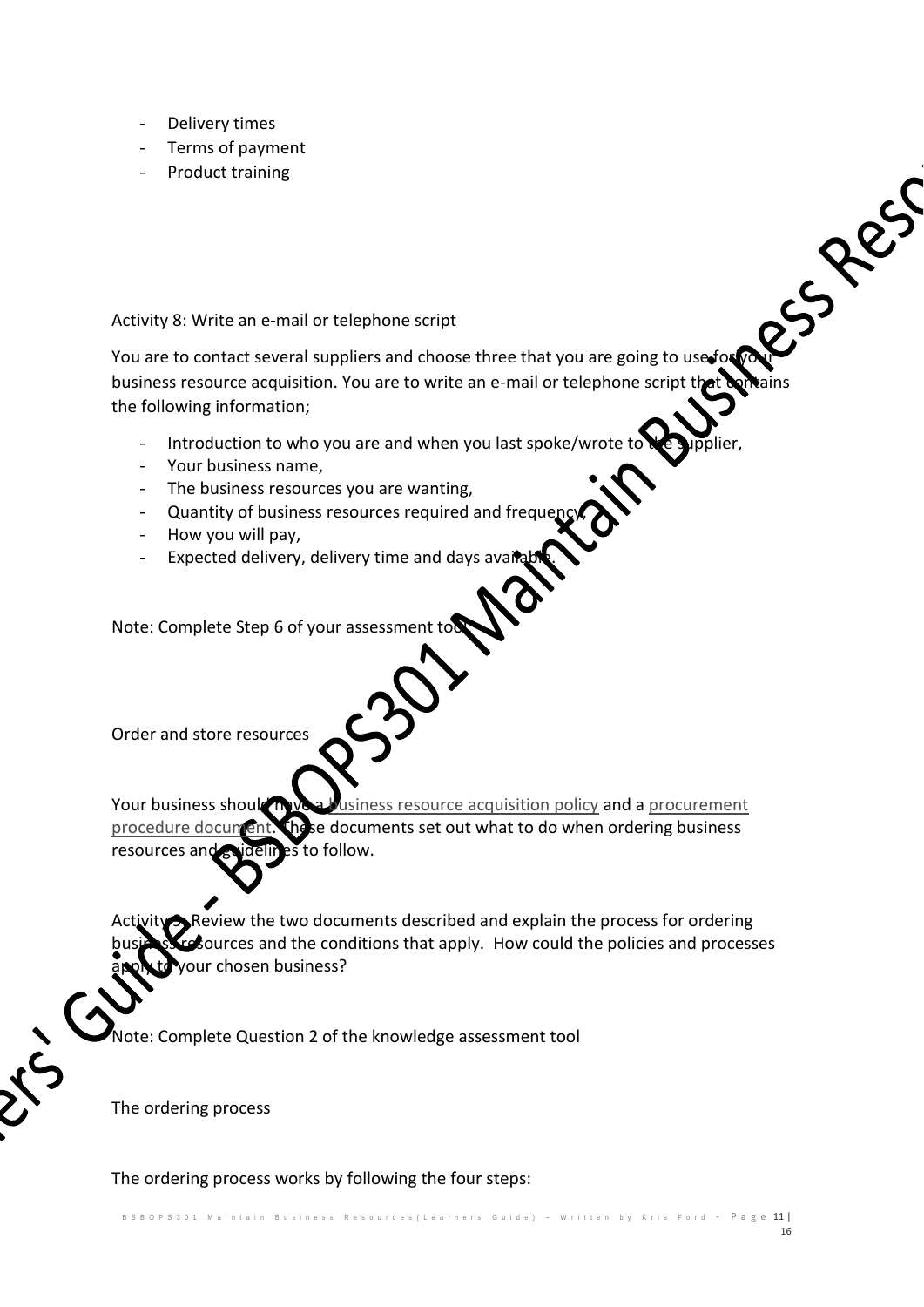- Shipping the order form the supplier to the business (us). A tracking number maybe produced if a third party is used (such as a freight business), or if the business itself Russes has a truck, they will communicate with you when the order will arrive.

Step 3

Receiving and checking the business resources

The supplier will deliver the business resources, usually accompanied by a ship docket. The delivery will need to be checked against the docket to ensure the stock delivery is the correct quantity and specifications. The business resources that an delivered need to be "signed for". This is a person who receives the goods stating that they are of "merchantable" (acceptable) quality and are fit for purpose (they can be used for the reason that they were purchased for).

Mair

Step 4

tool

 $\bigodot$ 

Storing the business resources

Once business resources are received, meck and accepted, they will need to be stored. You must make sure that you comply with the business' procedures for storing business resources. For example:

- Does it need to be locked up securely? If so, where? What location? For how long?
- Does it need to be refrigerated or have some other special storage requirements?  $\tilde{N}$ ironment, without light, or kept as a specified temperature?
- olleagues will you tell that the business resources have arrived?
- Does it need to be stored in a special way because they are hazardous or pose a nger to others?

omplete Question 3 of the knowledge assessment tool and Step 8 of the assessment

Laws that apply to maintaining business resources.